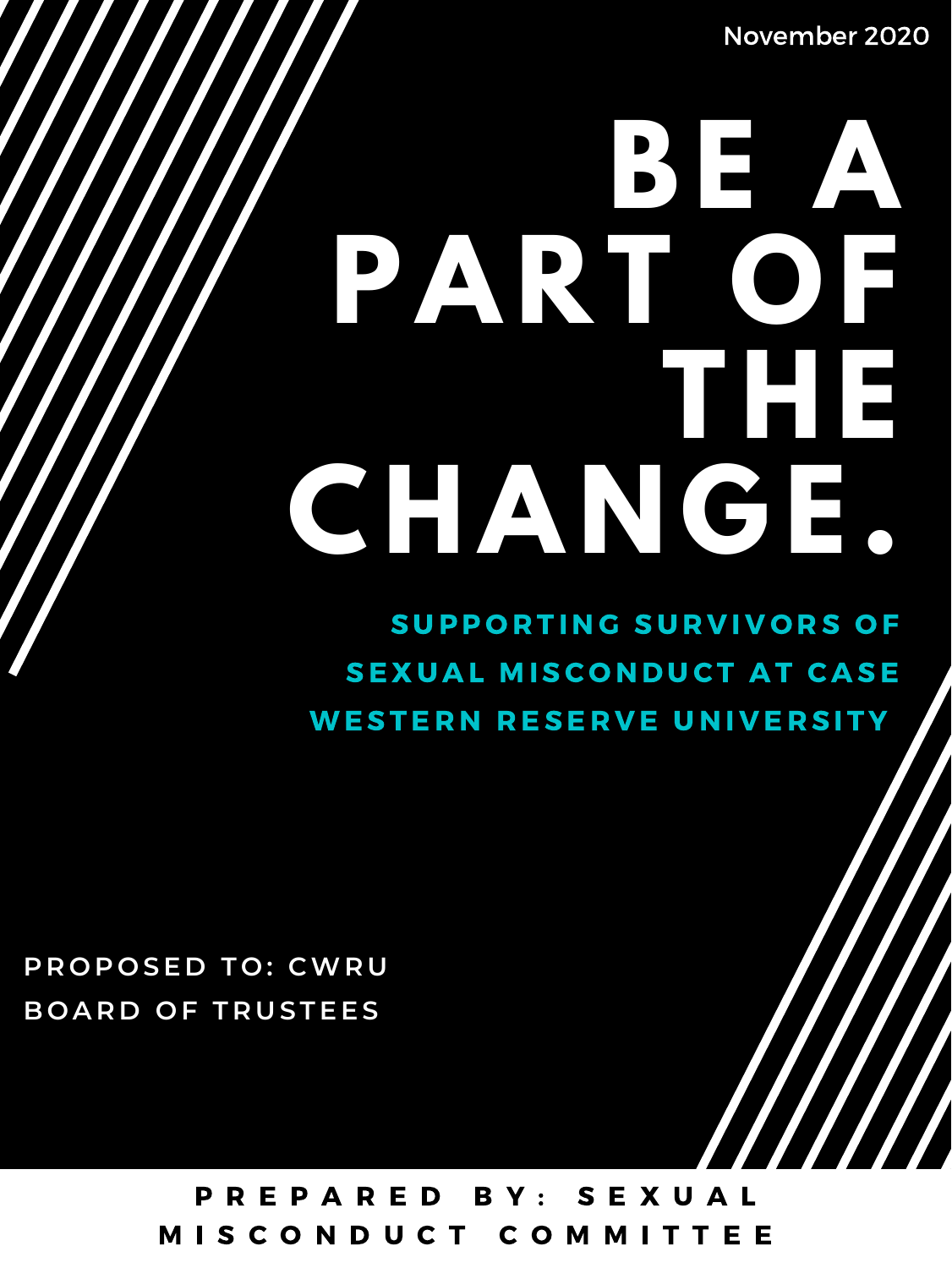# **Table of Contents**

I. Glossary II. Preface III. Title IX Process and University Policy IV. Greek Life, Student Organizations, and University Offices V. Campus Culture and Education VI. Survivor Support VII. Student Quotes VIII. Acknowledgements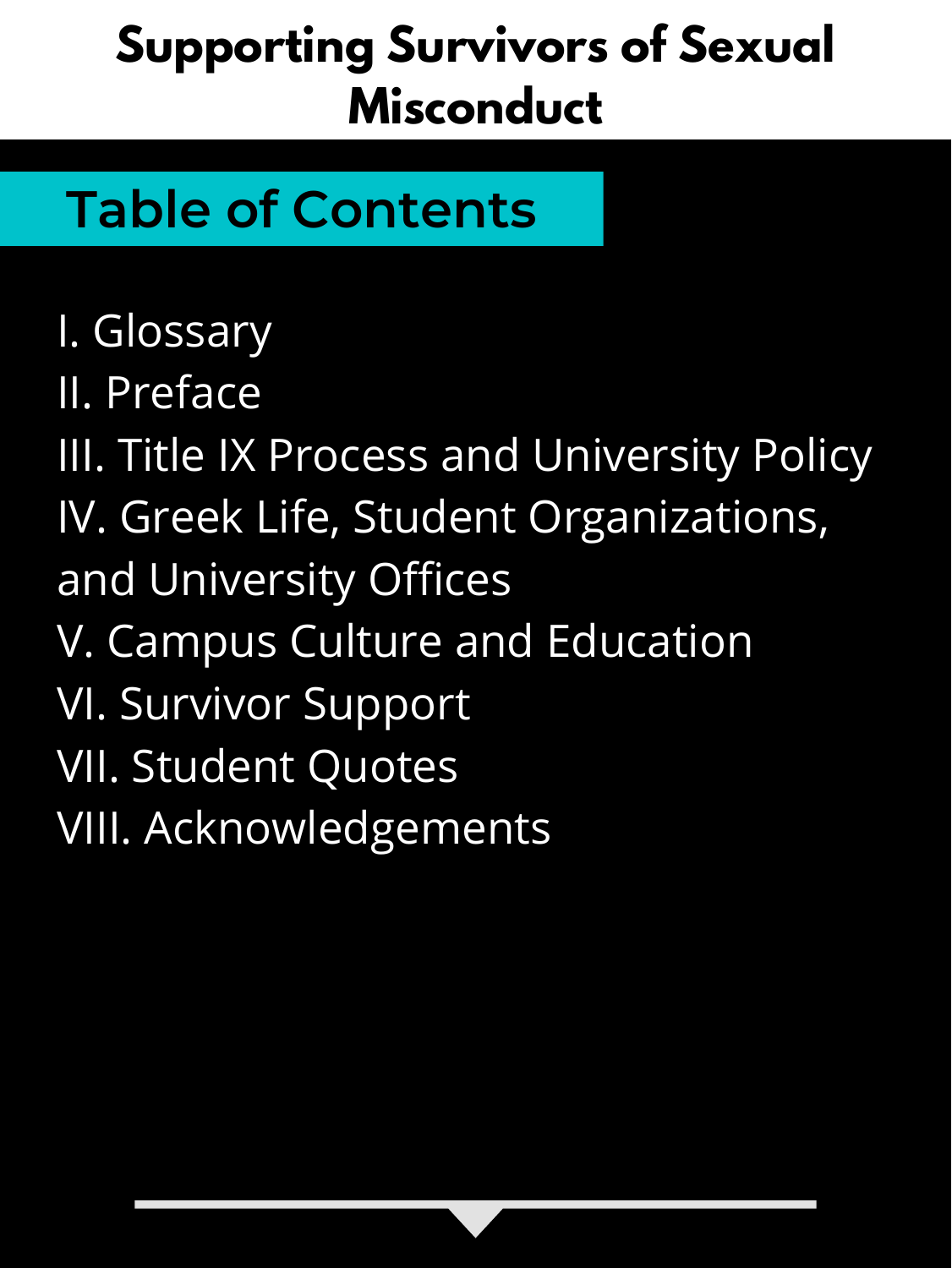## **GLOSSARY**

Abuser / Respondent/Defendant: an individual who victimized another individual with any form of sexual assault or misconduct

Advisor: a person chosen by a party or appointed to accompany the party to meetings related to the resolution process, advise the party on that process, and conduct cross-examination for the party at any Process A hearing (parties/witnesses are questioned by Panel and then by Advisors)

Formal Complaint: a document submitted or signed by a Complainant or signed by the Title IX Coordinator alleging sexual harassment or retaliation for engaging in protected activity against a Respondent and requesting that the university investigate the allegation

Confidential Resource: an employee who is not a Mandated Reporter of notice of sexual harassment or retaliation, including anyone in University Health and Counseling Services (UHCS), Student Advocate for Gender Violence Prevention and Outreach, and Cleveland Rape Crisis Center (CRCC)

Informal Resolution: a process by which a mutually agreed upon resolution of an allegation is reached; when parties agree to resolve the matter through an alternate resolution process usually before a formal investigation, when the Respondent accepts responsibility for violating policy and desires to accept a sanction and end the resolution process, or when the Title IX Coordinator or designee can resolve the matter informally through supportive measures. Informal Resolution can be stopped at any time to pursue the Formal Grievance Process.

Investigator: trained investigators for the Office of Equity review cases and meet with the Complainant, Respondent, and witnesses as a team to compile and present the final report as part of the investigation process for Sexual Harassment Policy violations

Mandated Reporter: an employee of CWRU who is obligated by policy to share knowledge, notice, and/or reports of sexual harassment or retaliation with the Title IX Coordinator; this includes Greek Life Office (GLO), resident assistants, teaching assistants, orientation leaders, and all other employees unless otherwise noted

Non-consensual Sexual Contact: sexual activity that occurs without the person's active, ongoing voluntary agreement (e.g. initiating sexual activity despite the person's refusal; ignoring cues to stop or slow down; proceeding without checking in or while the person was still deciding; or otherwise failing to obtain the person's consent)

Office of Equity: the CWRU office responsible for addressing campus issues raised that are related to Title IX, such as ensuring equal access to university programs and protecting the rights of all on campus from discrimination based on or related to gender including sexual harassment

Prevention Advocacy Compliance Clery Team (PACCT): the charge of PACCT is to facilitate and support a collaborative approach to the advocacy, compliance, Clery reporting, and prevention of power-based personal violence at Case Western Reserve University

Panelist: the Formal Grievance Process relies on a Pool of faculty, staff, and students to serve at hearings as panel members, who are appointed by the Title IX Coordinator, listed on the Office of Equity website, and trained annually to serve in the following roles: to provide appropriate intake of and initial guidance pertaining to complaints, to act as an Advisor to parties, to assist or perform initial assessment, to investigate complaints, to serve as hearing facilitators, to serve as a Decision-maker regarding the complaint, to serve as an Appeal Decision-maker

Sexual Misconduct: behaviors with sexual connotations that interfere with an individual's academic or professional performance, limit the individual's ability to participate in an academic program, or create an intimidating, hostile, or offensive social, academic, or work environment; including but not limited to the offenses of sexual harassment, sexual assault, rape, domestic violence, dating violence, and stalking

Survivor / Complainant: an individual who experienced any form of sexual assault or misconduct

TGQN: individuals who identify as any of the following gender categories: transgender woman, transgender man, nonbinary/genderqueer, gender questioning, or gender not listed

Title IX: part of federal education statutes that states: "No person in the United States shall, on the basis of sex, be excluded from participation in, be denied the benefits of, or be subjected to discrimination under any education program or activity receiving federal financial assistance"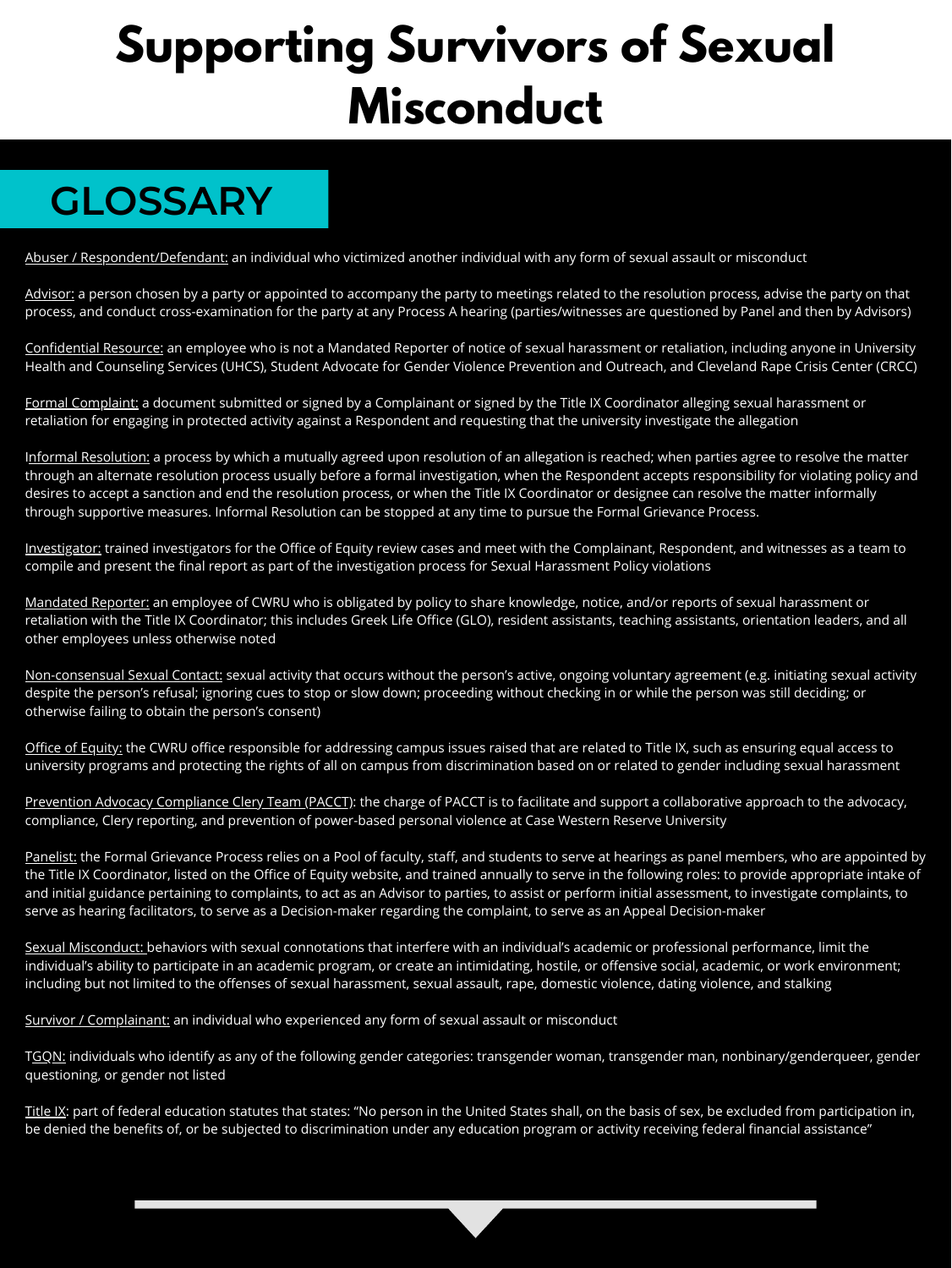It is well known that sexual assault is a grave issue on college campuses across the country. The Campus Climate Survey on Sexual Assault and Misconduct prepared for the Association of American Universities found sexual assault and misconduct at 33 of the nation's major universities, including Case Western Reserve University. The survey found that 1 in 4 undergraduate women, 1 in 16 undergraduate men, and 1 in 4 TGQN students have experienced sexual misconduct and rape at their universities, the place they call home for their formative post-secondary education.

Over the summer, one of our worst fears—that sexual assault is indeed rampant on this campus—was highlighted through an anonymous social media account on Instagram named "CWRU Survivors." In just 21 days, the account received over 600 submissions from CWRU students. No other Instagram account of this nature had achieved this feat, this fast, especially at a school of our size. Sexual abuse at our university was exposed through media such as the Cleveland Scene, WTop News, and CBS News. The student body and alumni alike are calling for action. A massive culture change has already begun on our campus, and the University must ask itself one simple question: Will we be aiding in this change or standing by?

A task force composed of volunteer undergraduate, graduate, and transfer students, who worked tirelessly with advisors, lawyers, and CWRU alumni, met regularly throughout the Fall of 2020 to discuss sexual misconduct on CWRU's campus, the root causes of some of these issues, and what simple steps could improve the situation on campus. Issues relating to campus culture, lack of knowledge regarding the Title IX and sexual harassment policy , a need for transparency, and education were all discussed. After several initial meetings that revolved around discussion of these issues, over 40 students were divided into 4 subcommittees to focus on identifying key issues and solutions to improve our CWRU community. This is the task force's proposal to address the current campus culture surrounding sexual misconduct.

We have divided our concerns into 4 main areas: Title IX and University Policy; Greek Life, Student Organizations, and University Offices; Campus Culture and Education; and Survivor Support.

After hearing numerous students recount their personal experiences with the "Title IX" process and sexual misconduct at CWRU, one thing has been made clear: We are, unfortunately, not supporting nor educating the CWRU community enough in terms of sexual misconduct. Sexual assault survivors and the accused alike are subjected to an inconsistent, unfair, and problematic process in place to address allegations. A change must be made.

We hope that this proposal and our insight gained during our many conversations and meetings serves as a guide to accomplishing the proposed actions and creating positive change on our campus. We firmly believe that CWRU is one of the best universities in the United States, and the top university in Ohio. However, we must lead by example. We must be part of the change. CWRU has the opportunity to become the leading example of what to do and how to handle sexual misconduct allegations. This is the opportunity to do it.

# **Supporting Survivors of Sexual Misconduct**

### **PREFACE**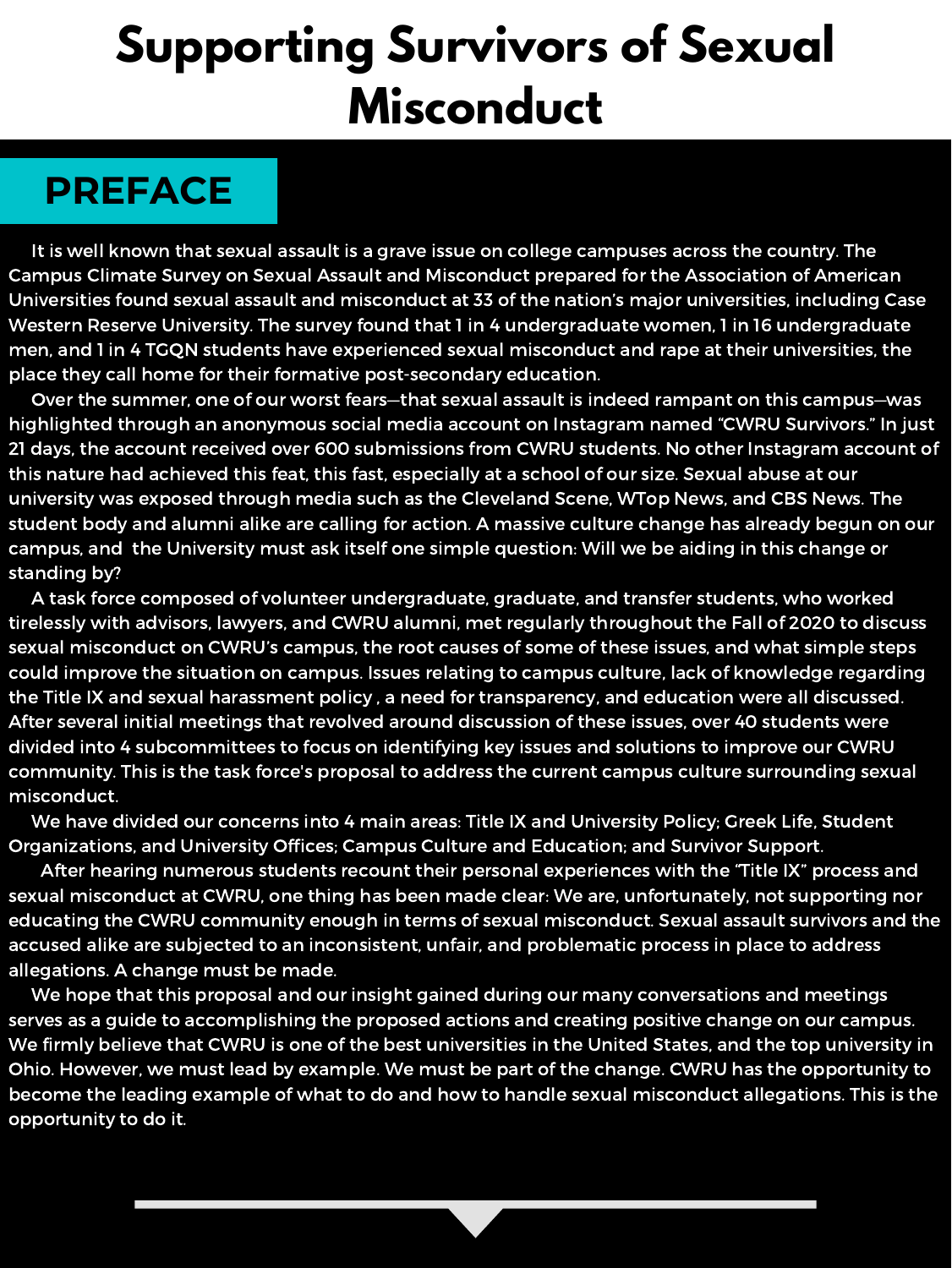### **TITLE IX PROCESS AND UNIVERSITY POLICY**

There is no shortage of articles and news clips detailing sexual misconduct on college campuses and identifying shortcomings in schools' responses, both from the victims and the accused. CWRU has not been an exception to this, with students feeling distressed and unsatisfied on both ends of the process. Although there are new Title IX regulations that recently went into effect that have resulted in some change already, CWRU can take simple actions to improve upon the Office of Equity's functions and to support all students, faculty, staff, and community members involved in the processes related to the sexual harassment policy. We firmly believe that CWRU can be a positive model for other college campuses, beginning with these outlined action steps.

- Increase training on trauma response for Investigators.
- Increase training on maintaining neutrality during hearings for panelists due to the importance of consistency for both parties involved. A central tenet to the new Title IX regulations is to ensure a level of fundamental fairness and to protect the rights of those involved in the process. Without consistency and neutrality, CWRU will struggle to provide a fair hearing as mandated by the regulations.
- Continually update training that the Office of Equity receives relating to new regulations.

# **Action Steps:**

- The first option is to develop a university reporting and feedback mechanism that can be applied to any staff or faculty member when other grievance or complaint measures are not applicable or sufficient, with the capacity to be specific to the Office of Equity, UHCS, CWRU Police, and any other areas of concern.
	- This may take the form of a CWRU accountability app that includes these offices and departments or incorporation into an existing app (CWRU Shield, Campus Groups)
	- Ask students to fill out a survey immediately after visiting the Office of Equity, UHCS, and other offices relating to the sexual harassment policy and Title IX. This would provide an avenue for CWRU students to raise the many concerns that they have voiced.
	- Appoint student representatives or a group of student liaisons to work with on-campus services for certain complaints/issues, with a focus on referral for resources and support.
	- This would alleviate student concerns relating to staff and implement an automated review system for students to fill out after any encounter with university services and develop better rapport and transparency with the student body..
- The alternative is for the Office of Equity website to post contact information for the U.S. Department of Education Civil Rights Office—Cleveland in the "Resources" section.
	- If the latter measure is chosen, the information for this reporting process must be prominently linked on the website, clearly stating that any student can use this to report sexual misconduct AND/OR failure of the Office of Equity to follow its policies.
- Each university service and office should use feedback regarding their personnel and faculty members, in order to evaluate and remediate employees via thorough membership reviews.

- Identifying the Office of Equity and emphasizing contact information.
- Increasing understanding about Title IX and its protections and limitations, especially regarding the new regulations put in place as of August 2020.
- Revamping bathroom posters (more information in a later section of the proposal).
- Creating and widely distributing easy, accessible guides on Title IX and university policy for students such as those recently created by the "PAACT" Committee.

- By providing annual reports from the past 7 years on the Office of Equity website, CWRU can help its community achieve greater knowledge and understanding of the prevalence of sexual misconduct cases among its members.
- Create a roundtable between the Office of Equity staff, including Investigators, and students to ask questions about training and other information regarding Title IX and CWRU sexual harassment policy. The CWRU community has a right to know about the prevalence of sexual misconduct and rape at our university and how the Office of Equity handles these issues.

### **1.Provide more training to Office of Equity staff.**

ATIXA is the company that CWRU uses in providing training relating to sexual misconduct to the Office of Equity's Investigators and Panelists. Currently, Investigators receive 16 hours of formal training and Panelists receive 8 hours. We propose to increase training to 24 hours to meet the ATIXA standard before a person can serve in these essential roles, as well as the following:

### **2. Create an accountability measure for policy promises.**

Rules, policies, and procedures are meaningless if they are not followed and enforced. We need a way to notify the Office of Equity of issues and concerns as they arise. We propose two different methods for this accountability measure.

### **3. Utilize a campus-wide marketing campaign to explain Title IX and the CWRU sexual harassment policy.**

### **4. Increase transparency through documentation (i.e. annual reports relating to sexual misconduct) and communication.**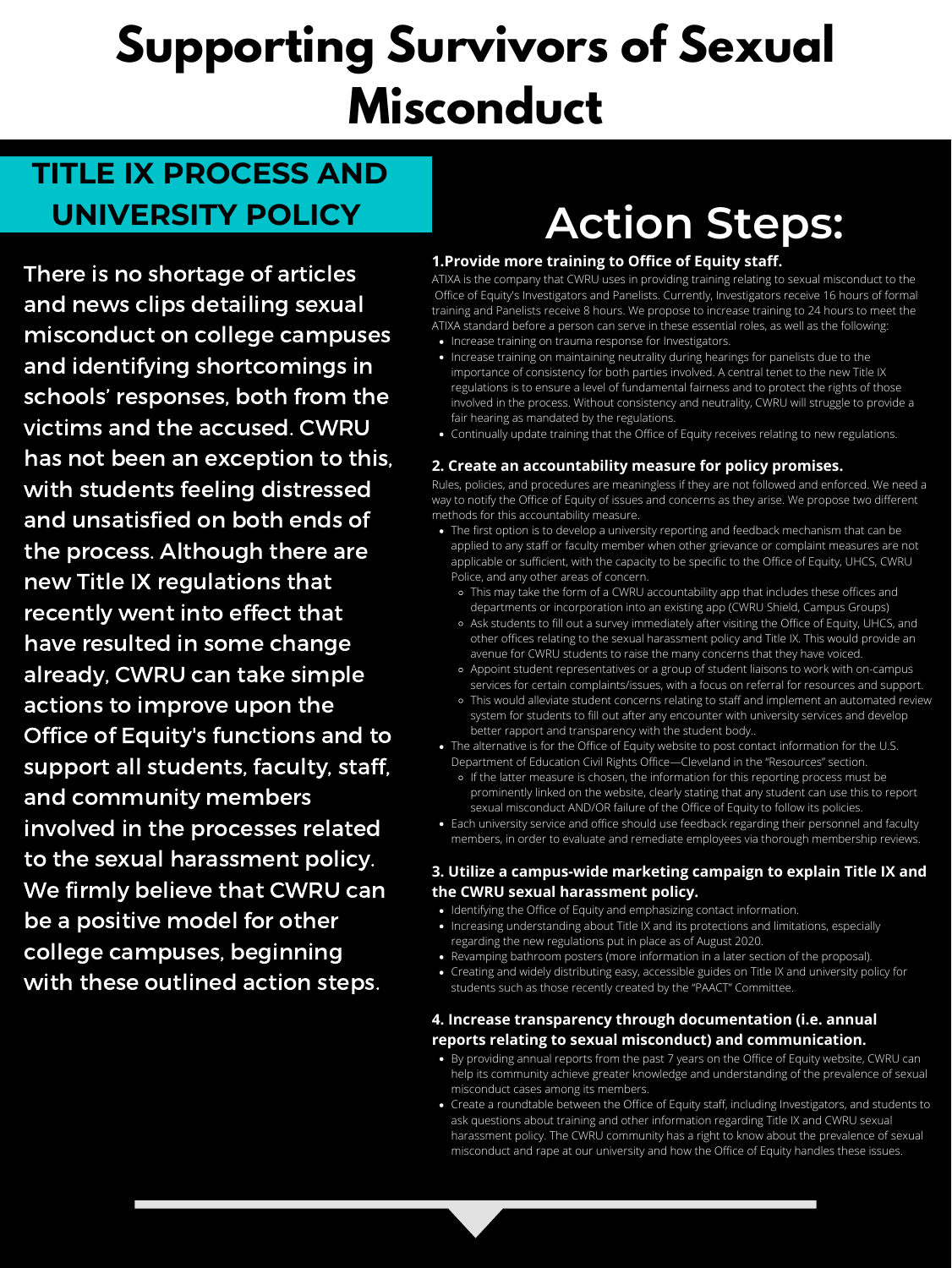### **GREEK LIFE, STUDENT ORGS, AND UNIVERSITY OFFICES**

Many student testimonials and concerns specifically name Greek Life, varsity and club athletics, and other influential student and university organizations as focal points of sexual misconduct. The significance of this insight is heightened by the fact that the vast majority of the student body is involved in at least one of the 200+ extracurricular activities and organizations offered at CWRU. Over ⅓ of students are involved in Greek Life, and 90% of those students are involved in other organizations and athletic teams. Students join these organizations as a means to enhance their academic and career goals, pursue interests beyond their studies, associate with likeminded peers and create meaningful connections. These experiences and benefits of participation are devalued if the organizations' goals are undermined by allegations that they support and/or perpetuate a culture of sexual misconduct. We must ensure that the social capital and developmental potential represented by these various organizations is harnessed in a positive, productive manner, rather than in the harmful ways that have become evident in many student testimonials. With adequate support from university offices and departments, we hope that these organizations can play an essential, constructive role in the personal and professional growth of CWRU students from matriculation to graduation.

• This should include an overview of Title IX and the sexual harassment policy, filing a report, new regulations, accessing resources, and accommodations available to students.

- Have professional lecturers or externally-trained students (through CRCC, SMAART, etc.) give workshops and facilitate discussions that are hosted, required, and supported by the GLO.
- Programs should be focused on consent; preventative, non-victim-blaming language; verbal and physical harassment and assault; incident-reporting; risk management beyond alcohol; toxic masculinity; the sexual harassment policy and Title IX process; and other relevant topics.
- Workshops should be discussion-based and emphasize that these measures are necessary to protect current and future members and the general campus from sexual misconduct. Implementation in the spring semester ensures that all current and new members receive sufficient training and education early in their Greek Life experiences.
- All organizations should formally state that they will not tolerate verbal harassment, unwanted physical contact, and/or rape. Organizations can work with the Office of Equity to create formal statements and constitutional bylaws if necessary.
- Student orgs, university departments, and all other services and offices should be continuously using feedback to guarantee effective reviews of members and personnel whenever necessary.
- The GLO should implement an accountability measure for sexual misconduct that every Greek chapter on campus must institute in their bylaws to more formally address allegations of sexual misconduct. Some chapters are already working on this, and all chapters can consult the Office of Equity for guidance and approval.

- Coaches must emphasize the importance of these issues and evident consequences.
- Have external lecturers or externally-trained students (from CRCC or other similar resources) give discussion-based workshops on sexual misconduct, consent, and other relevant topics

- SMARRT modules are not mandatory currently, as Greek chapters request presentations to fulfill national requirements. SMARRT provides valuable information on safe practices relating to drugs, alcohol, and sex; thus, we propose mandatory presentations at least twice a year.
	- Bystander 101 is mandatory education for new Greek members. It is currently undergoing improvement, and we propose a second session focused on sex, consent, and reporting.
	- Studies show that half of all sexual assaults on college campuses involve alcohol consumed by the abuser, survivor, or both. Assault is more likely to occur in settings involving alcohol such as parties or bars, and alcohol is considered a risk factor for sexual misconduct.
- SMARRT is led by students in Greek Life. We would like them to work with the Office of Equity and organizations such as the CRCC, as well as to include more in-depth information on university policy, Title IX, and new regulations in their presentations. We recommend that SMARRT leaders are educated on all topics, not only their individual focus.
- Strengthen communication with GLO and ensure the position of Manager of Culture of Care is filled to facilitate education on further topics such as toxic masculinity.

### **1.Hold the GLO accountable for the implementation of mandatory sexual misconduct training for all Greek chapter advisors.**

### **2. Move all Greek recruitment of first-year students to the spring semester for fraternities and sororities** so first-years are fully trained in sexual misconduct topics before joining their prospective organizations.

### **3. Create a student-run accountability system for all university and student organizations.**

### **4. Provide comprehensive and mandatory education on sexual misconduct and other topics for all varsity and club athletic teams.**

**5. Create a mandatory spring semester Greek Life program** to address the general lack of comprehensive training, modules, and sexual misconduct knowledge.

### **6. Expand the scope and depth of SMARRT for all Greek members.**

# **Action Steps:**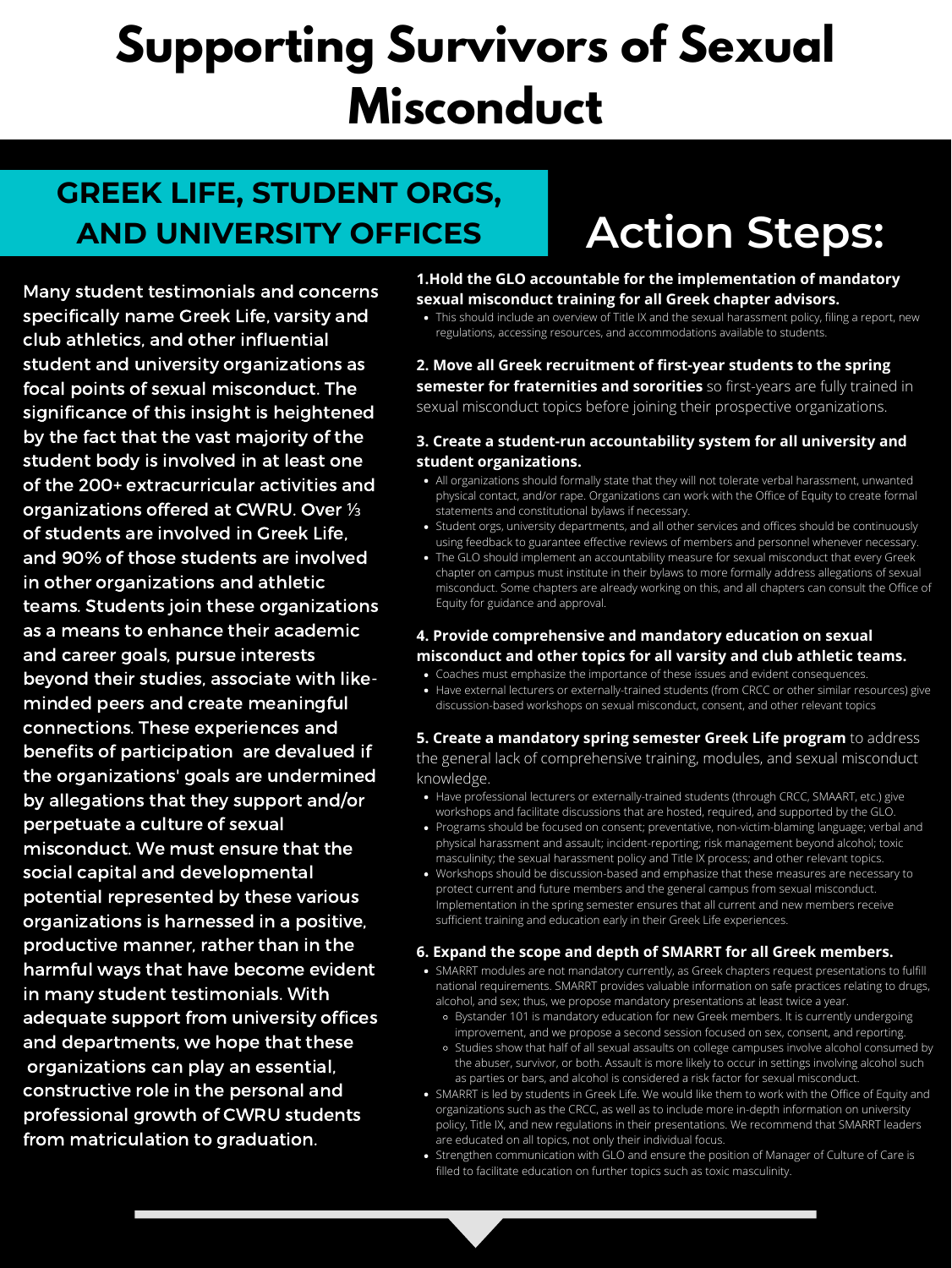# **CAMPUS CULTURE**

# **AND EDUCATION Action Steps:**

Student accountability stems directly from the campus culture and quality of sexual conduct education that students receive during their time at CWRU. It is apparent from the AAU Campus Climate Survey on Sexual Assault and Misconduct and recent testimonials from CWRU students that the level of awareness and comprehension of sexual conduct is insufficient, contributing to the rampant sexual misconduct at our university. From the moment that first-year students arrive on campus, they need to understand what comprises a safe environment free from harassment and assault. This culture must be maintained for the duration of every student's time at CWRU through continued dialogue and education that includes all members of the CWRU community. The establishment of a campus culture of mutual respect and safety is a fundamental aspect of ensuring that every student receives the best education possible.

Implement mandatory online modules every semester; consequences may include but are not limited to warnings, student conduct referral, and SIS registration hold until training is completed. Modules should include consent and impact of substance use/ intoxication; bystander intervention; LGBTQ+ perspectives; Title IX; reporting; immunity for alcohol consumption; and preventative, non-victim-blaming language. Modules can provide information about campus resources but not as the only source of information.

- Create a campus-wide event dedicated to the prevention of sexual misconduct as well as information about Title IX and university policy. All students contributing to campus reeducation efforts should be thoroughly vetted before they may participate.
- Partner with the Ohio Alliance to End Sexual Violence (OAESV) and CRCC to provide trauma-informed training and continue education on domestic violence, dating violence, sexual assault, and stalking for all key campus staff and law enforcement.
- Explore the creation of a credit-bearing seminar focused on the transition into the first year of college, with discussions about sexual conduct among other important topics.
- Post information on bulletin boards in campus buildings, especially dorms, and train RAs specifically on having conversations about sexual misconduct

- This should be led by professional counselors specifically trained in sexual assault issues and represent resources available both on and off campus.
	- The "Red Zone" is the period of time from beginning of fall semester to Thanksgiving break, during which over 50% of all sexual assaults in college are statistically found to occur, correlated with the timing of Greek Life recruitment, "back to school" parties, and first-year students' lack of familiarity with campus.
	- *"While many colleges have programs that educate students about the Red Zone and how to avoid it, some institutions offer ineffective, "fluffy" programs that oversimplify the issue and fail to address the underlying culture that facilitates sexual violence on campus. Sexual assault prevention activists said college administrators must do more than just make students aware of the Red Zone.... A U.S. Department of Justice study of nine colleges found that 629 sexual assaults occurred among first-year students in September and October 2014, which was more than the assaults that occurred during the next four months combined."* -Inside Higher Ed 2019
- Encourage campus leaders in all student organizations to engage in discussions about sexual misconduct through ongoing conversations in their respective organizations
	- This includes leaders and risk managers of clubs, athletics, and Greek Life
	- Freshmen would be introduced to these organizations and may later join them, laying the foundation for a culture shift with each incoming class

### **1.Upgrade the sexual misconduct modules that students are currently require to complete at the start of the first semester.**

### **2. Increase campus-wide education regarding sexual misconduct prevention, Title IX, and university policy.**

### 3. **Create a comprehensive, mandatory sexual assault program for Orientation Week.**

**4. Strengthen the Prevention Education Program** (CWRU Women's Center) through a coordinated bystander intervention campaign with two evidence-based programs (Informed-U and Bringing in the Bystander) and the hire of a full-time education coordinator.

**5. Strengthen CWRU's prevention and response efforts with PACCT serving as Coordinated Community Response (CCR) team to review current campus policies and procedures.**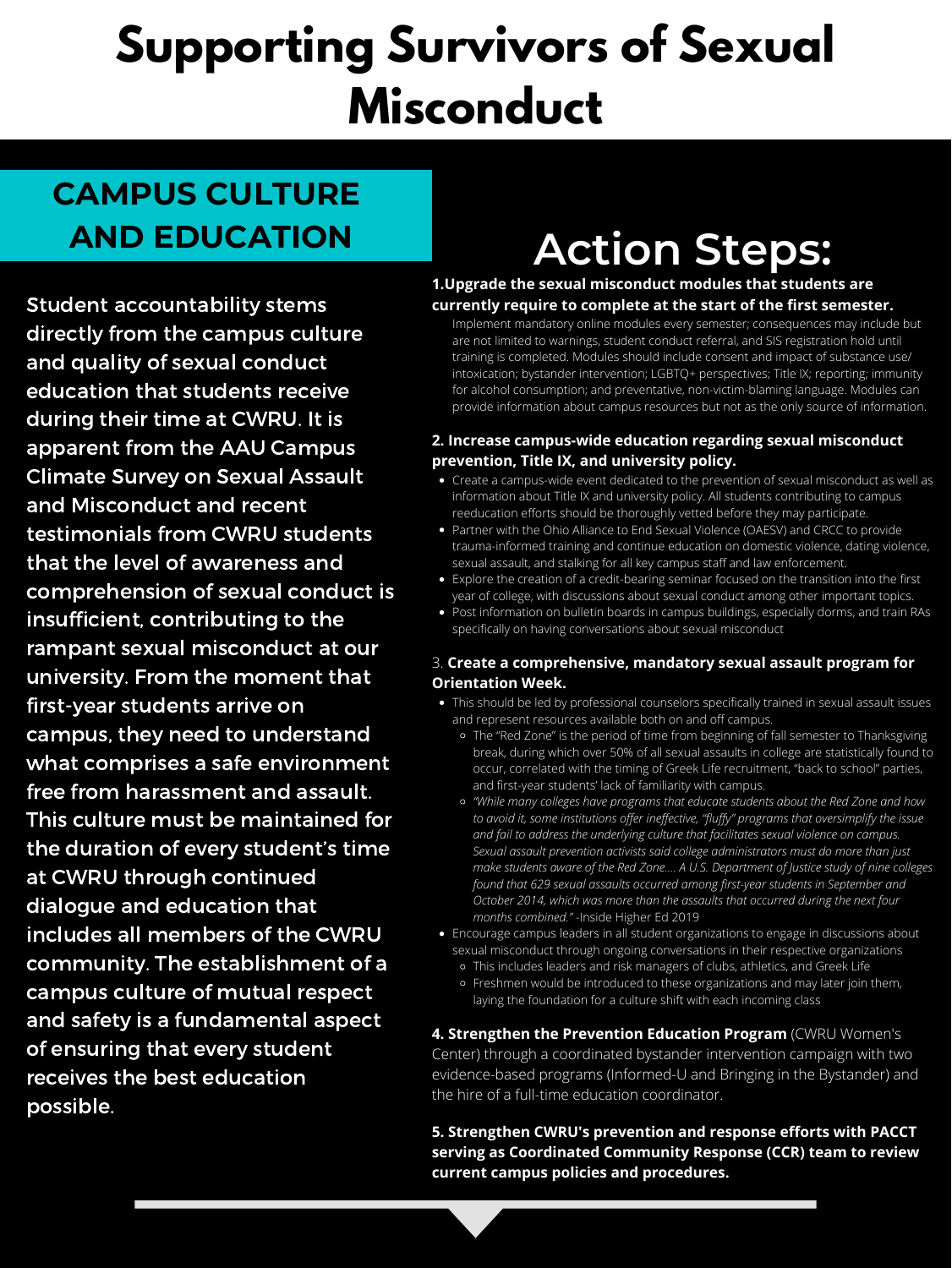### **SURVIVOR SUPPORT**

# **Action Steps:**

We believe that CWRU has the responsibility to provide continual, holistic support of survivors of sexual assault and rape. The stories shared by CWRU students reveal that survivors often do not feel supported or understood by CWRU, citing inadequate resources, unhelpful or unaccommodating staff and faculty, and general lack of awareness of the Office of Equity's role in sexual misconduct and Title IX processes. We believe that improvements in communication and transparency between university administration and students are essential to facilitating better understanding of the support options and resources available to survivors. Furthermore, reassessment of resource allocation is necessary to best support our students and to create the safe environment that is paramount to a quality education.

- Distribute these sheets during orientation and have them advertised and available during the year throughout campus housing and CWRU offices including the Office of Equity.
- Include the CRCC's phone number, Office of Equity's location on campus, steps in the sexual harassment and Title IX process, list of OAESV resources, and list of student advocates

- Encourage them to host more virtual events with support from the Office of Equity as needed, and collaborate with the Office of Equity on educational efforts
- Provide increased funding in the future and prioritize organizations aimed at informing students, supporting survivors, and combatting sexual misconduct

- Connect students with other necessary resources in Cleveland and at home such as for domestic violence, mental health, etc. and advertise these resources on campus
- Connect students with each other through a voluntary opt-in service that can help survivors reach out to each other as a (potentially anonymous) confidential network of peer support. Megan Long could assist with logistics to create such a program.
- Create a hotline dedicated to sexual misconduct and survivor support.

- The existing integrity hotline is directed more towards faculty and appears to be mandatory reporting. We propose to have a sexual misconduct specific hotline that either expands upon existing hotlines or is a completely new resource.
- Potential resources include but are not limited to the Office of Resiliency (which Gabrielle Lincoff could help with) and/or a Crisis Text Line
- Advertise this new hotline and/or addition to an already existing CWRU hotline as sexual misconduct-specific and intended solely for student support.
- Facilitate access to remote, virtual resources for students within the limits of current telehealth regulations, including referral to appropriate out-of-state resources
- Hire a counselor who specializes in working with sexual assault survivors.

- Hire at least 1-2 more student advocates on campus to develop victim services and hotline support in collaboration with community partners. Megan Long does a great job and many students find her very helpful, yet she is extremely overworked.
- Create a team or office for student advocates and Women's Center to work together.

- Transparency is a fundamental issue underlying the aforementioned problems, and many students do not understand what the Office of Equity can or cannot legally do in terms of support outside of the sexual harassment policy and Title IX process.
- A better understanding of the purpose and limitations of the Office of Equity will help to guide students toward the resources that best fit their needs, which may include seeking further support, pursuing other legal processes, or anything else that is not a service provided by the Office of Equity.
- Communication and transparency are key components of every aspect of this proposal. Their importance must be reflected in the efficacy and variety of efforts for education and student awareness, through online and print media and via many different avenues to ensure that the entire student body is well-informed. Survivors must be believed and supported by an administration and community that genuinely cares for students' safety and well-being.

**1.Create "quick sheets" providing information about Title IX and university policy, legal and mental health resources, etc. which will be posted online, emailed, and otherwise publicized on campus.**

### **2.Support relevant student organizations and initiatives (e.g. SAVE, #MeToo CWRU, SMARRT, CWRU Unmasked)**

### **3. Increase student support services.**

### **4. Hire more student advocates to provide holistic survivor support.**

### **5. Educate students on the Office of Equity's abilities and capacity for support per legal limitations.**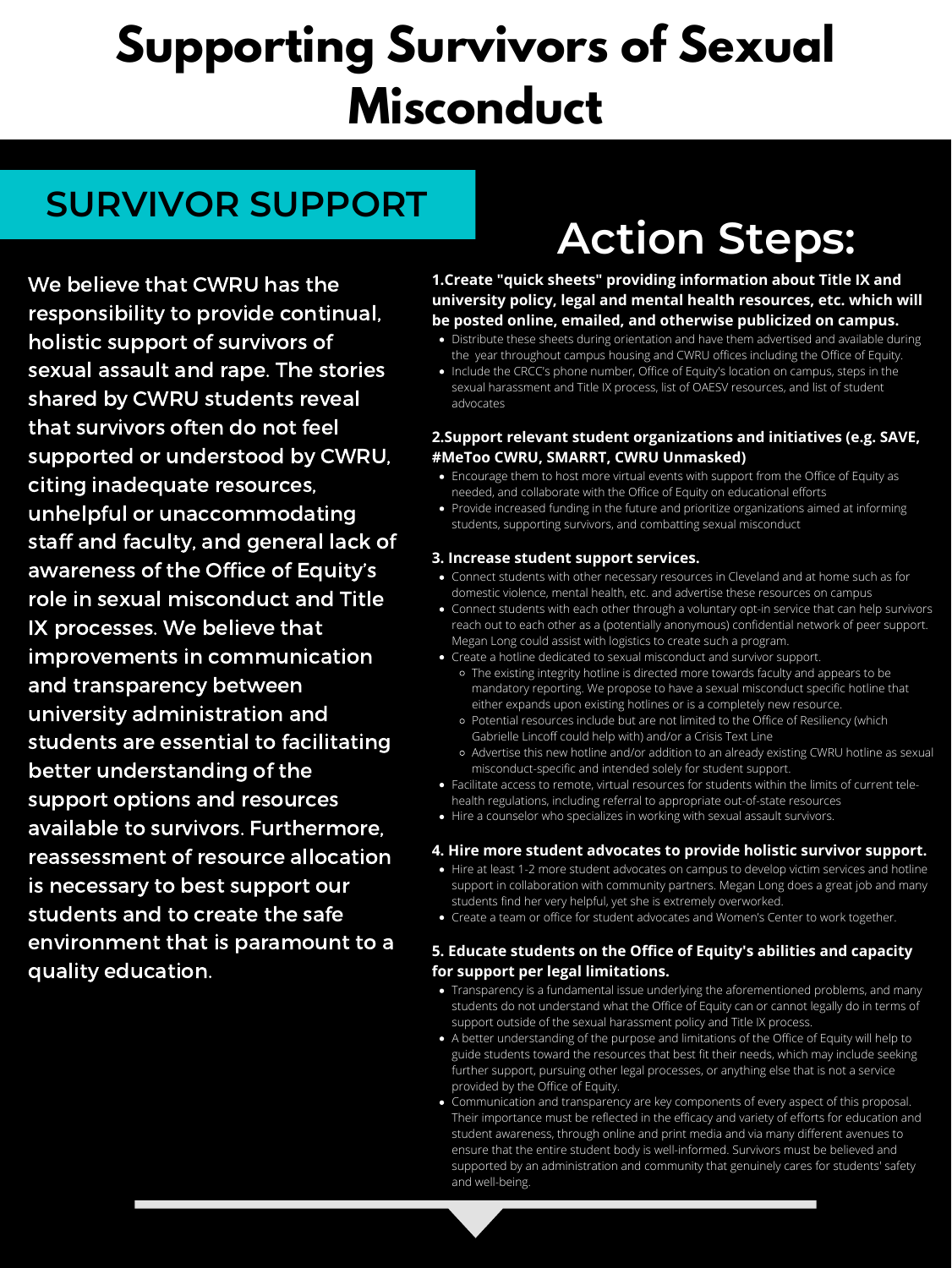# **Student Quotes**

"My Title IX experience was somehow more traumatic than the actual incident" -'22

> "The guy who rape<sup>d</sup> me was on the student board for title IX. He has had numerous other encounters with other girls on campus" - '21

"Nothing ever went past the reporting phase and there was nothing done to make us feel safer or less violated" -'23

"I honestly think it's the first time at CWRU I've had hope these things could change" -'22

"The first question the Title IX investigator asked me was if I had previously consented to sex with my rapist before, which made me feel like I was lying about my experience." -'22

"CWRU needs to address<br>sexual misconduct by their staff, not just their students" -CWRU Student

" Even my rapist knew people get off scott-free at this school, he told his friends 'my parents are rich, I'll be chilling'. Guess he was right." -CWRU student

"I told the Title IX director repeatedly that I did not want to report the incident [..] It took involving my own mother to get her to leave me alone" - CWRU Alum

"He graduated despite committing criminal harrassment and stalking. CWRU's Title IX office does not support victims." - CWRU Alum

"I have been brutally raped multiple times at case [...] The saddest part is I probably have had the average amount of sexual trauma for a girl at Case" - CWRU student

"Nothing gets<br>done because of money" -'21

"This university does not care about survivors [...] It's not entirely the administration's fault either- the student culture is problematic too" -'20

> "There were people around me who knew I was drunk [...] I wish someone had intervened" -'22

"My RA was gossiping [...] I heard her say 'just because it wasn't good sex doesnt mean it was assault' [...] I felt that I couldn't trust my RA" -'18